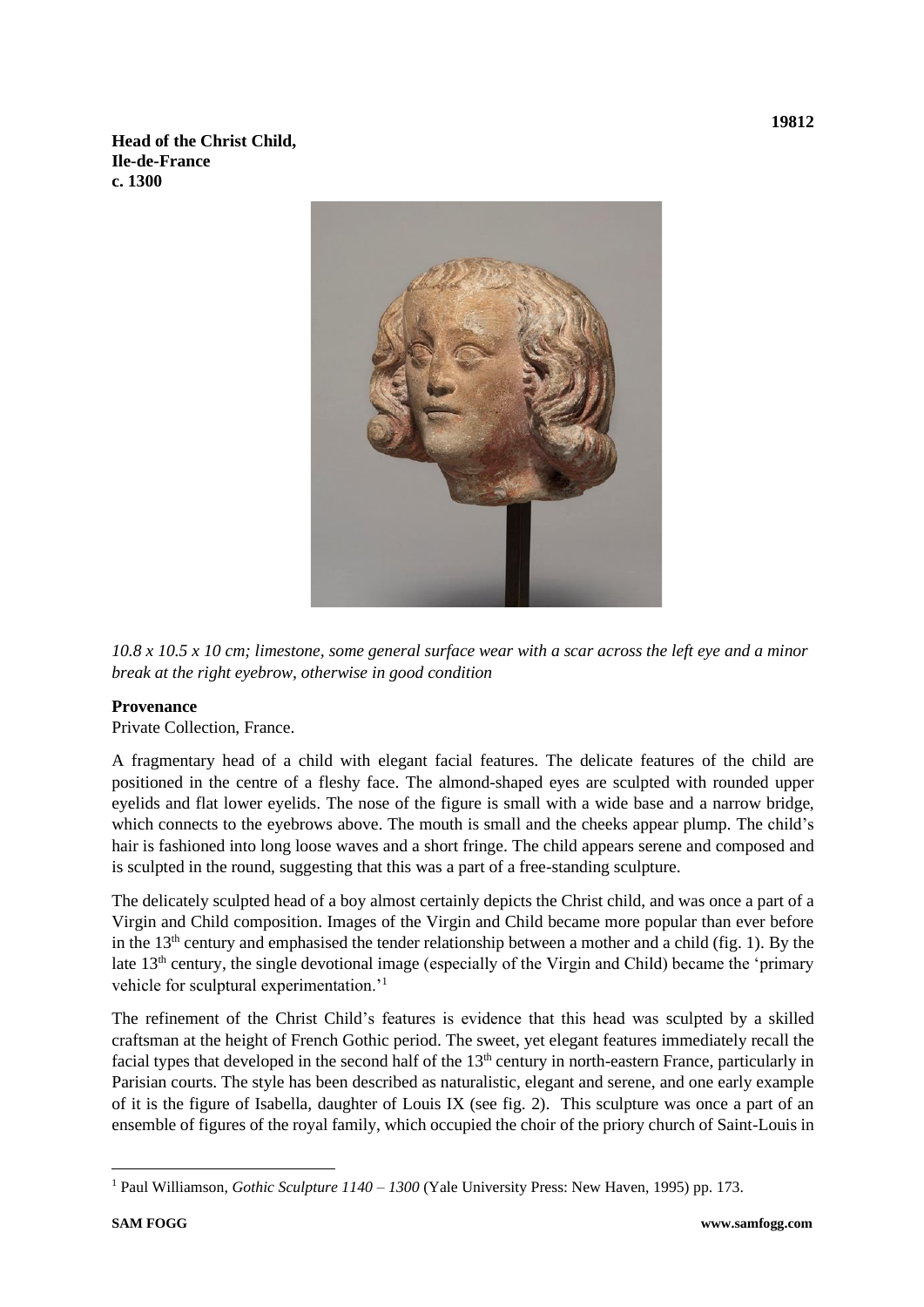Poissy. Her round, fleshy face, stylised features, almond shaped eyes, and serene gaze are all very comparable to our head.

The style of head can also be compared to early  $14<sup>th</sup>$  century court sculpture, such as the statue of Saint Louis from Mainneville (fig. 3). Here the facial features remain stylized and concentrated in the centre of the face, drawing on the style that developed in the second half of the  $13<sup>th</sup>$  century. The hairstyle also exhibits similar properties to our example in that St Louis has a short fringe and longer hair that curls outwards under the ears.

Although fragmentary, the refinement of this head, which combines sweet childlike characteristics with a sophisticated court-style, is evidence that this was once a part of an exemplary sculpted group.

## **References**

Schmoll, Josef. *Die Lothringische Skuptur des 14. Jahrhunderts*. Michael Imhof Verlag: Petersberg, 2005.

Williamson, Paul. *Gothic Sculpture 1140 – 1300*. Yale University Press: New Haven, 1995.



Fig. 1 Details of Madonna and Child Statue from the Musèe de Cluny (inv. 18.944) France, Lorraine (Paris?) c. 1330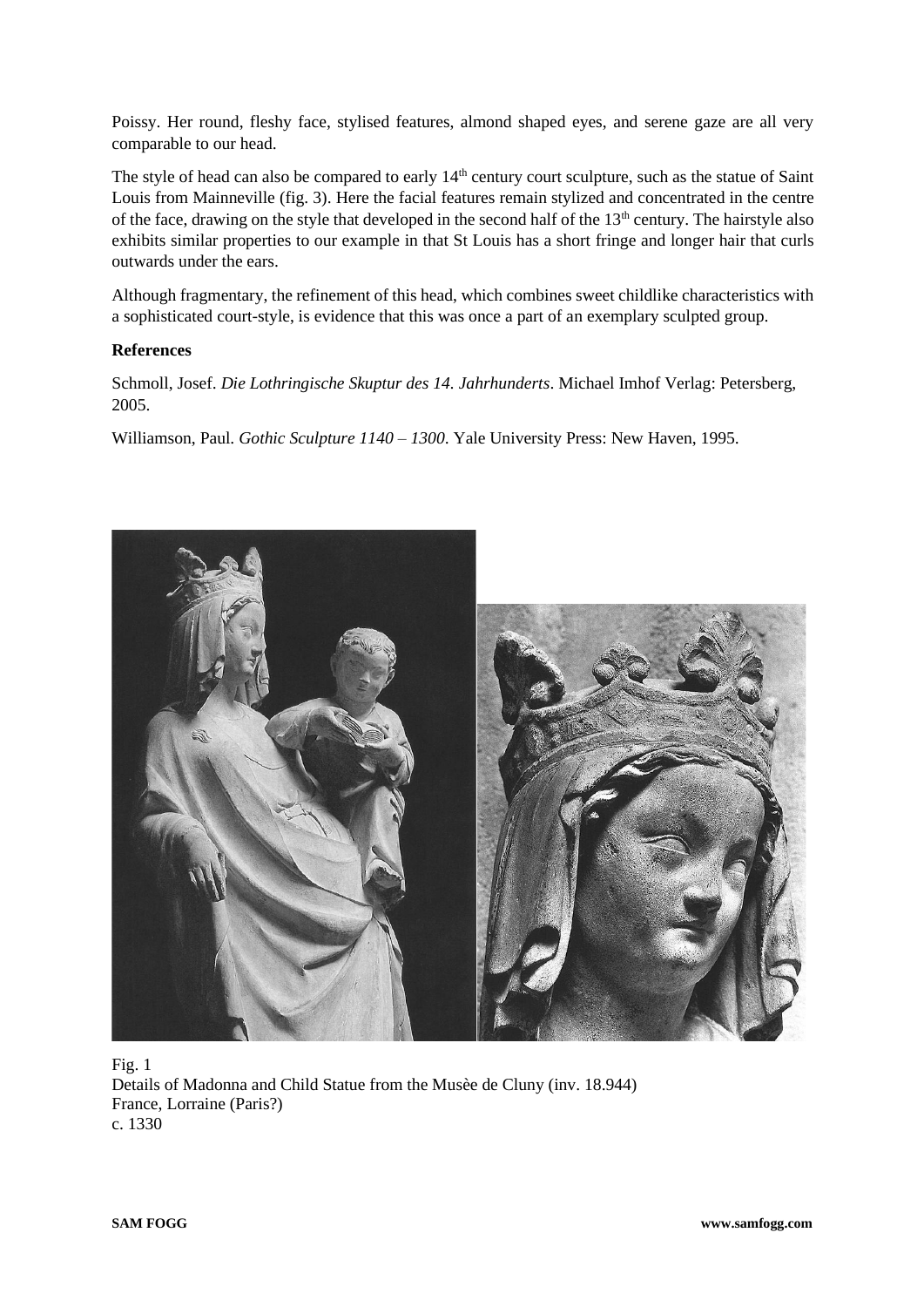

Fig. 2 Isabella, Daughter of Louis IX France, Poissy, Collegiate Church of Notre Dame 1272 -75